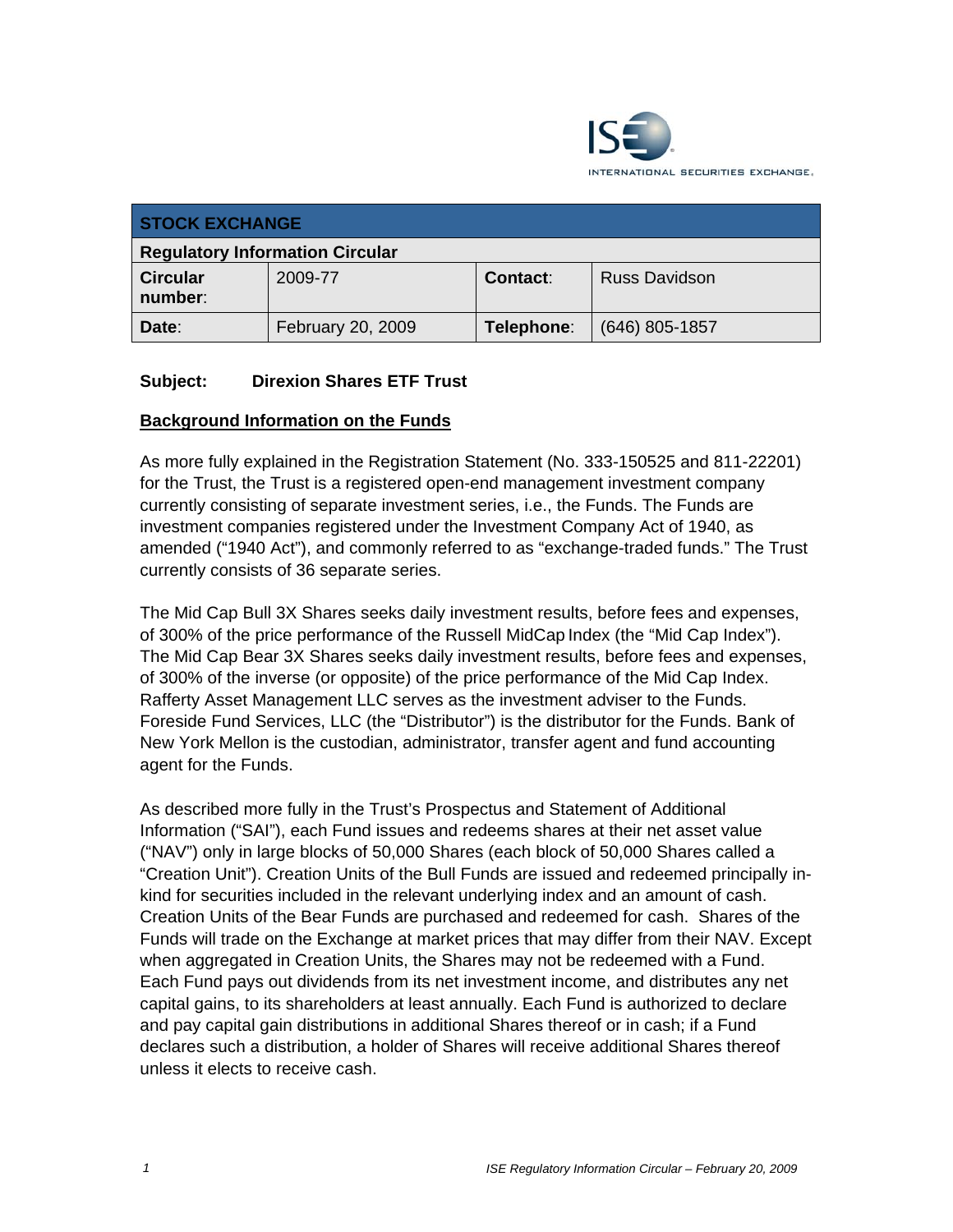The Depository Trust Company ("DTC") serves as securities depository for the Shares, which may be held only in book-entry form; stock certificates will not be issued. DTC, or its nominee, is the record or registered owner of all outstanding Shares. Each Fund's NAV is determined shortly after 4:00 p.m. Eastern standard time ("ET") on each day that the New York Stock Exchange ("NYSE") is open for business (a "Business Day"). The NAV is available from the Trust and the Exchange and is also available to National Securities Clearing Corporation ("NSCC") participants through data made available from NSCC.

The Trusts registration statement describes the various fees and expenses for the Fund's shares. For a more complete description of the Funds and the Indexes, visit www.direxionshares.com.

### **Purchases and Redemptions in Creation Unit Size**

Equity Electronic Access Members ("Equity EAMs") are hereby informed that procedures for purchases and redemptions of Shares in Creation Units are described in the Trust's Prospectus and Statement of Additional Information and that Shares are not individually redeemable but are redeemable only in Creation Unit aggregations or multiples thereof. As described in the Prospectus, Creation Units of the Bull Funds are issued and redeemed principally in-kind for securities included in the relevant underlying index and an amount of cash and Creation Units of the Bear Funds are purchased and redeemed for cash.

#### **Principal Risks**

Interested persons are referred to the Trust's Prospectus for a description of risks associated with an investment in the Shares. These risks include, but are not limited to, the risk that each Fund's investment strategy may subject such Fund to greater changes to the value of portfolio holdings and imperfect correlation to the relevant Underlying Index. Each Fund may also not correlate to the relevant Underlying Index for a number of reasons including the incursion by the Fund of operating expenses and costs associated with the use of leveraged investment techniques. Over time, the cumulative percentage increase or decrease in the NAV of a Fund may diverge significantly from the cumulative percentage increase or decrease in the multiple return of the Underlying Index due to the compounding effect of losses and gains on the returns of a Fund. In addition, as noted in the Prospectus, the Shares trade at market prices that may differ from their NAV. The NAV of the Shares will fluctuate with changes in the market value of the Fund's holdings while the market prices of the Shares will fluctuate in accordance with changes in NAV as well as the supply and demand for the Shares.

#### **Exchange Rules Applicable to Trading in the Shares**

The Shares are considered equity securities, thus rendering trading in the Shares subject to the Exchange's existing rules governing the trading of equity securities.

# **Trading Hours**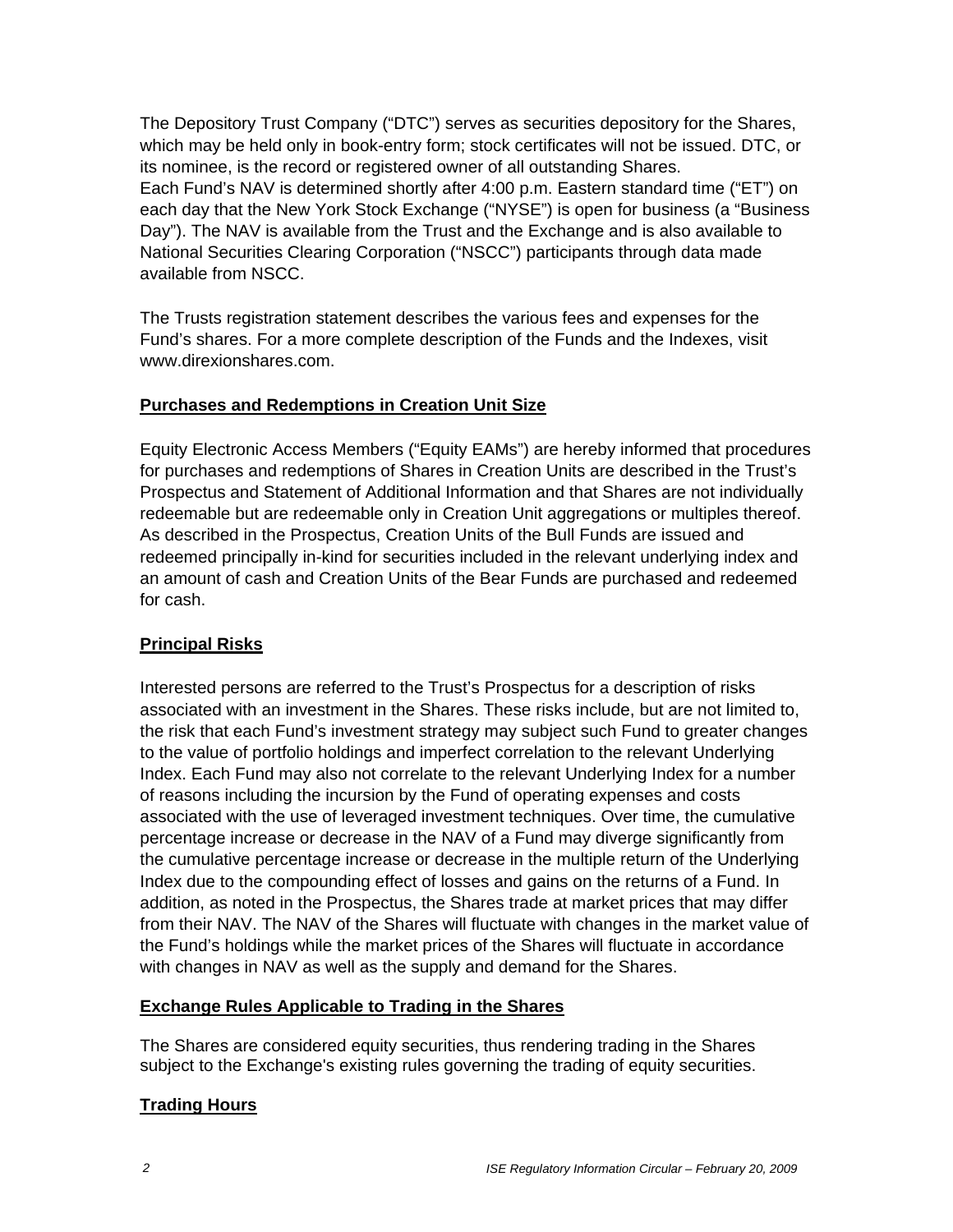Trading in the shares on ISE is on a UTP basis and is subject to ISE equity trading rules. The shares will trade from 8:00 a.m. until 8:00 p.m. Eastern Time. Equity EAMs trading the shares during the Extended Market Sessions are exposed to the risk of the lack of the calculation or dissemination of underlying index value or intraday indicative value ("IIV"). For certain derivative securities products, an updated underlying index value or IIV may not be calculated or publicly disseminated in the Extended Market hours. Since the underlying index value and IIV are not calculated or widely disseminated during Extended Market hours, an investor who is unable to calculate implied values for certain derivative securities products during Extended Market hours may be at a disadvantage to market professionals.

# **Trading Halts**

ISE will halt trading in the Shares of a Trust in accordance with ISE Rule 2101(a)(2)(iii). The grounds for a halt under this Rule include a halt by the primary market because it stops trading the Shares and/or a halt because dissemination of the IIV or applicable currency spot price has ceased, or a halt for other regulatory reasons. In addition, ISE will stop trading the Shares of a Trust if the primary market de-lists the Shares.

#### **Delivery of a Prospectus**

Pursuant to federal securities laws, investors purchasing Shares must receive a prospectus prior to or concurrently with the confirmation of a transaction. Investors purchasing Shares directly from the Fund (by delivery of the Deposit Amount) must also receive a prospectus.

Prospectuses may be obtained through the Distributor or on the Fund's website. The Prospectus does not contain all of the information set forth in the registration statement (including the exhibits to the registration statement), parts of which have been omitted in accordance with the rules and regulations of the SEC. For further information about the Fund, please refer to the Trust's registration statement.

#### **Exemptive, Interpretive and No-Action Relief Under Federal Securities Regulations**

The Commission issued a letter dated October 31, 2008, ("No-Action Letter") granting exemptive or no-action relief from certain rules under the Securities Exchange Act of 1934 for the Funds

#### **Regulation M Exemptions**

Generally, Rules 101 and 102 of Regulation M prohibit any "distribution participant" and its "affiliated purchasers" from bidding for, purchasing, or attempting to induce any person to bid for or purchase any security which is the subject of a distribution until after the applicable restricted period, except as specifically permitted in Regulation M. The provisions of the Rules apply to underwriters, prospective underwriters, brokers, dealers, and other persons who have agreed to participate or are participating in a distribution of securities.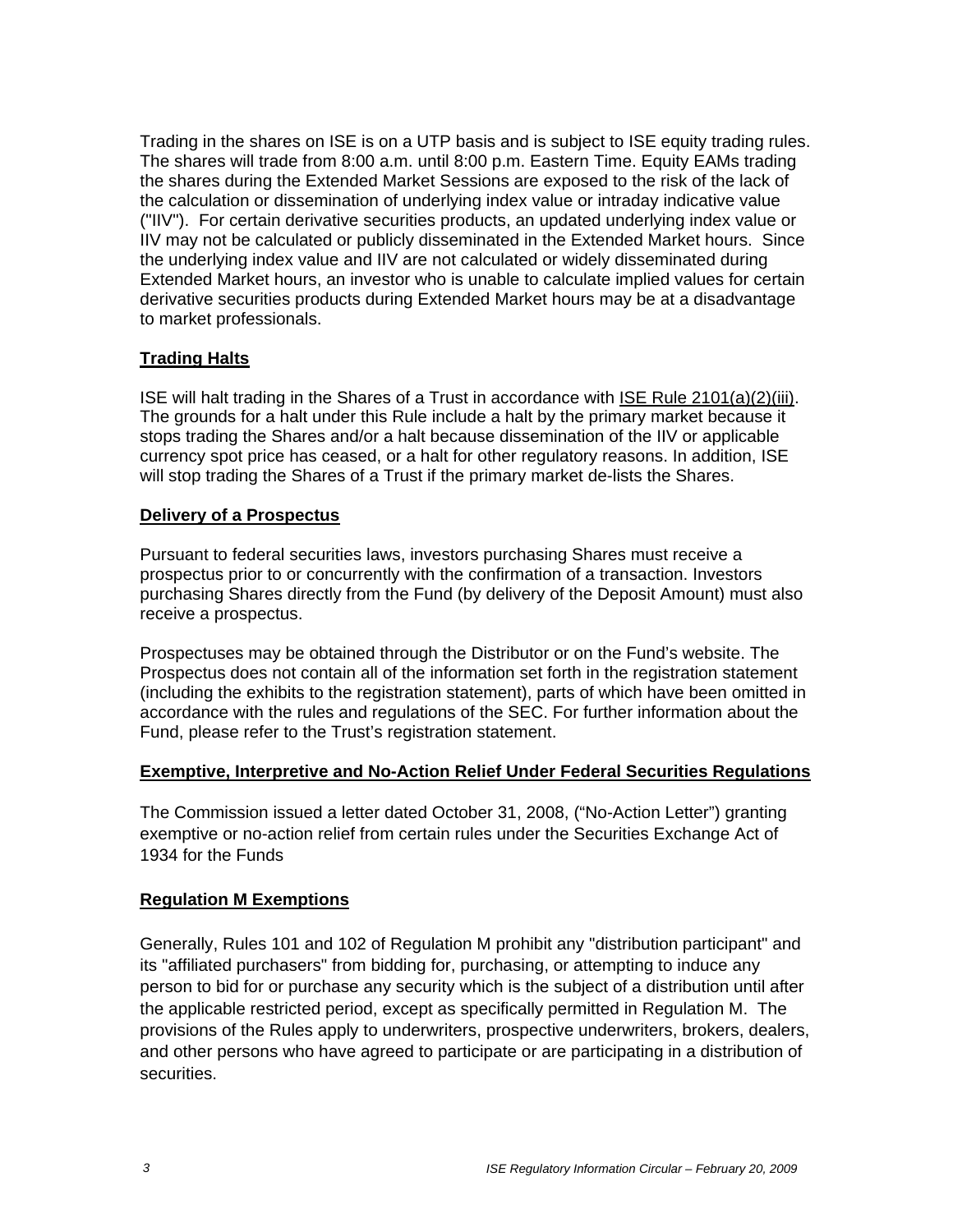The Commission issued a No-Action Letter by which persons participating in a distribution of shares of a fund may engage in secondary market transactions in such shares during their participation in such a distribution, despite the requirements of from Rule 101 under Regulation M. In addition, the SEC has permitted persons who may be deemed to be participating in the distribution of shares of a fund (i) to purchase securities for the purpose of purchasing creation unit aggregations of fund shares and (ii) to tender securities for redemption in Creation Unit Aggregations. Further, the Commission has clarified that the tender of fund shares to the Fund for redemption does not constitute a bid for or purchase of any of the Funds' securities during the restricted period of Rule 101. The Commission has issued a No-Action Letter to paragraph (e) of Rule 102 under Regulation M which allow the redemption of fund shares in creation unit aggregations during the continuous offering of shares.

# **SEC Rule 14e-5**

The Commission has permitted any person acting as a dealer-manager of a tender offer for a component security of fund (1) to redeem fund shares in creation unit aggregations from the issuer that may include a security subject to such tender offer and (2) to purchase fund shares during such tender offer. In addition, a No-Action has been issued under Rule 14e-5 states that if a broker-dealer acting as a dealer-manager of a tender offer for a security of the Fund purchases or arranges to purchase such securities in the secondary market for the purpose of tendering such securities to purchase one or more creation unit aggregations of shares, it must be made in conformance with the following:

- i. such bids or purchases are effected in the ordinary course of business, in connection with a basket of securities in which any security that is the subject of a distribution, or any reference security, or
- ii. purchases are effected as adjustments to such basket in the ordinary course of business as a result of a change in the composition of the underlying index; and
- iii. such bids or purchases are not effected for the purpose of facilitating such tender offer.

# **Section 11(d)(1); SEC Rules 11d1-1 and 11d1-2**

Section 11(d)(1) of the Act generally prohibits a person who is both a broker and a dealer from effecting any transaction in which the broker-dealer extends credit to a customer on any security which was part of a new issue in the distribution of which he participated as a member of a selling syndicate or group within thirty days prior to such transaction. The Commission has clarified that Section 11(d)(1) does not apply to broker-dealers that are not authorized participants (and, therefore, do not create creation unit aggregations) that engage in both proprietary and customer transactions in shares of a fund in the secondary market, and for broker-dealer authorized participants that engage in creations of creation unit aggregations. This relief is subject to specific conditions, including the condition that such broker-dealer (whether or not an authorized participant) does not, directly or indirectly, receive from the fund complex any payment, compensation or other economic incentive to promote or sell the shares of a fund to persons outside the fund complex, other than non-cash compensation permitted under NASD Rule 2830 (I)(5)(A), (B) or (C). See letter dated November 22, 2005 from Brian A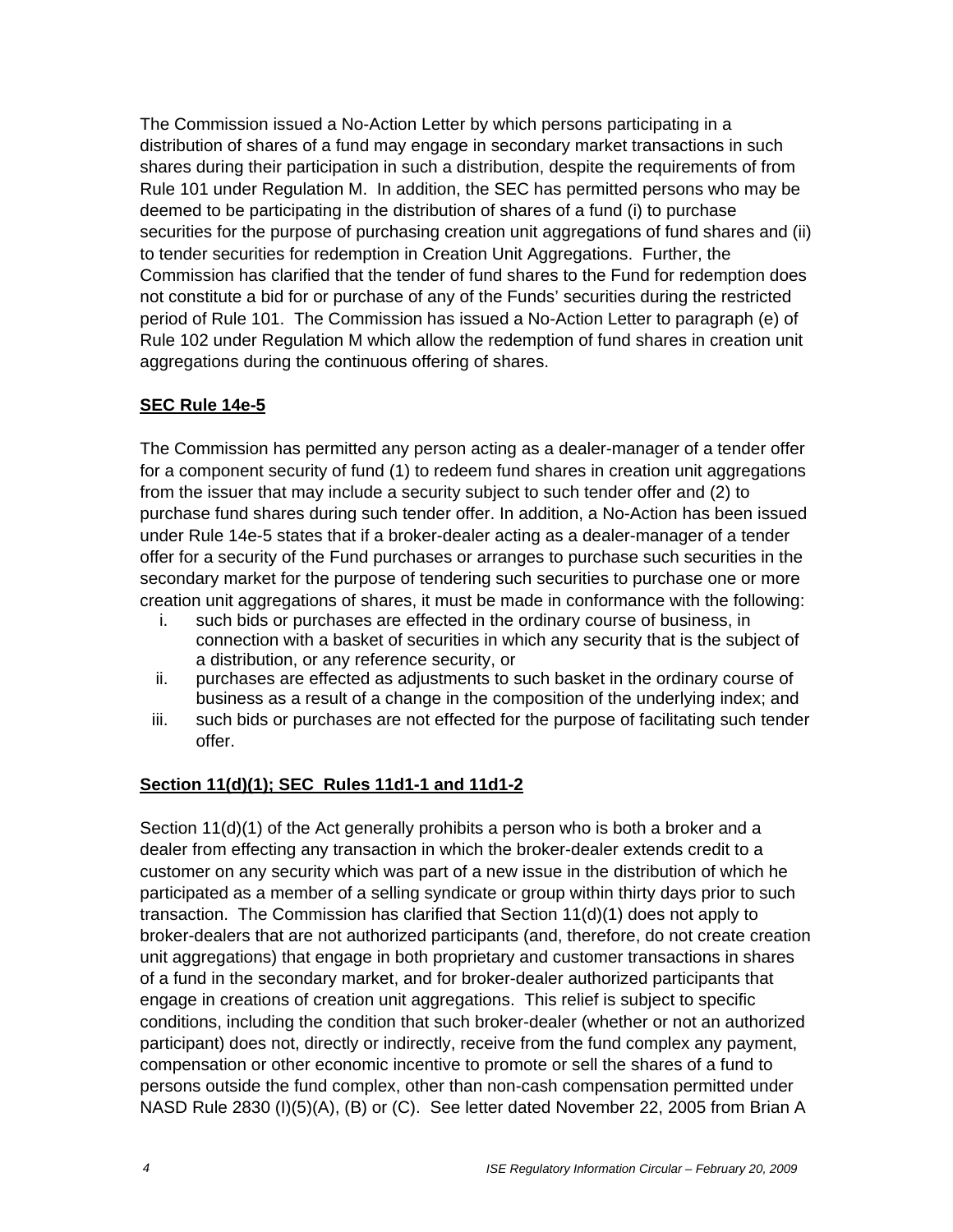Bussey, Assistant Chief Counsel, SEC Division of Market Regulation, to Barclays Global Investors, N.A., dated November 22, 2005. The Commission has issued a No-Action Letter under Section 11(d)(1) of the Act states that broker-dealers may treat shares of a fund, for purposes of Rule 11d1-2, as "securities issued by a registered open-end investment company as defined in the Investment Company Act" and thereby extend credit or maintain or arrange for the extension or maintenance of credit on shares that have been owned by the persons to whom credit is provided for more than 30 days, in reliance on the exemption contained in the rule.

#### **SEC Rule 15c1-5 and 15c1-6**

The Commission has issued a No-Action letter with respect to Rule 15c1-5 and Rule 15c1-6 as to the required disclosure of control by a broker or dealer with respect to creations and redemptions of fund shares and secondary market transactions therein.

**This Regulatory Information Circular is not a statutory Prospectus. Equity EAMs should consult the Trust's Registration Statement, SAI, Prospectus and the Fund's website for relevant information.**